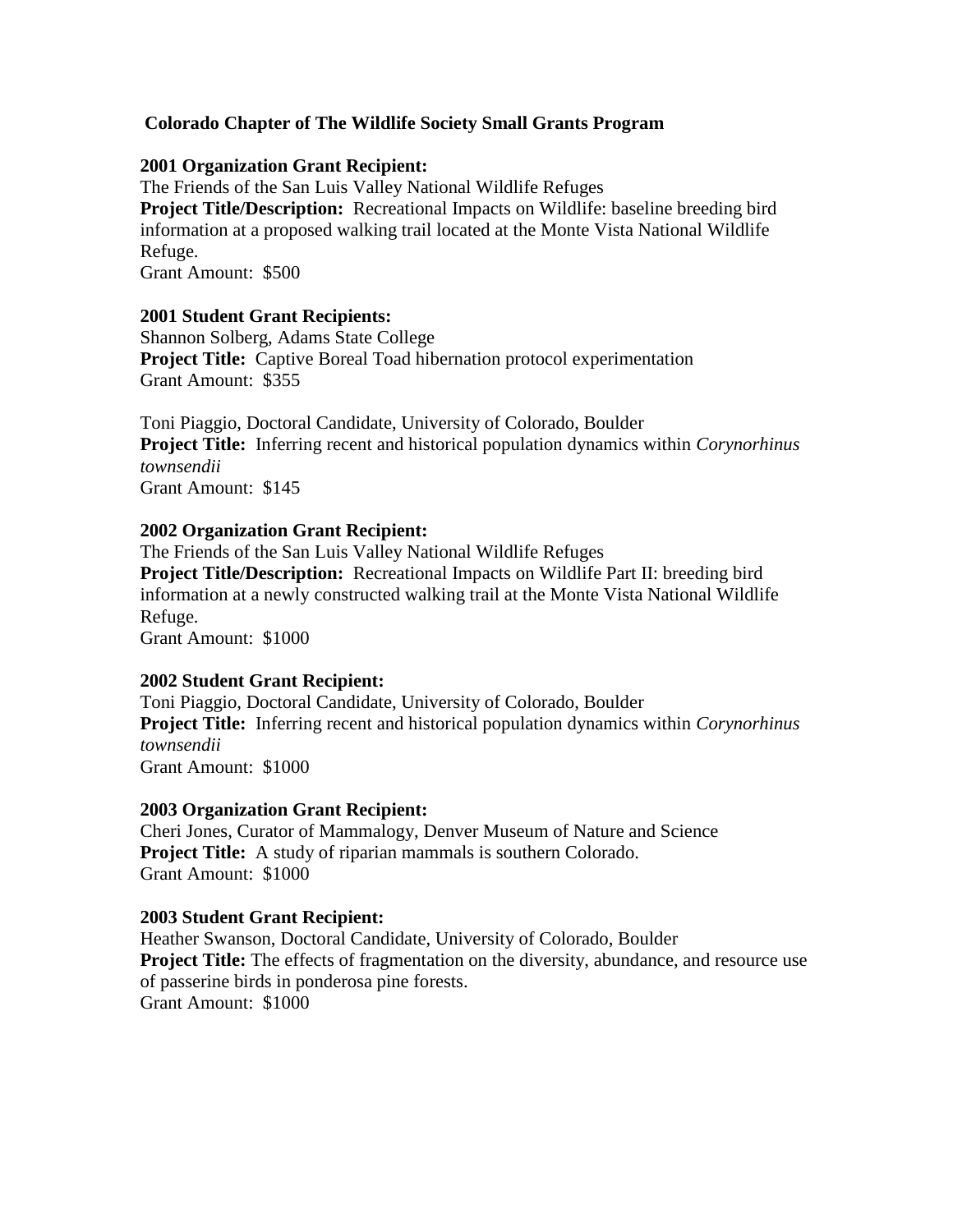# **2004 Organization Grant Recipient:**

Bear Canyon Consulting, LLC **Project Title:** Hibernaculum location and description for Prebles Meadow Jumping Mice (*Zapus hudsonius preblei)* on city of Boulder Open Space and Mountain Parks. Grant Amount: \$1000

### **2004 Student Grant Recipient:**

Robert Jory Brinkerhoff, Doctoral Candidate, University of Colorado, Boulder **Project Title:** The affects of coyote movements on the spread of plague between blacktailed prairie dog colonies. Grant Amount: \$1000

# **2005 Organization Grant Recipient:**

Heather Swanson, City of Boulder Open Space and Mountain Parks Department **Project Title:** Revegetation of Restored Riparian Wildlife Habitat on Boulder Open Space and Mountain Parks Department

# **2005 Student Small Grant Recipient:**

Heather Garrison-Tipton, CSU Department of Fishery and Wildlife Biology **Project Title:** Occupancy, Density, and Richness of Colorado Breeding Grassland Birds: Estimation and Habitat Correlations

# **2005 Education Small Grant Recipient:**

City of Fort Collins Natural Resources Division **Project Title:** Natural Areas Program field biology trips: "Landforms, Wildlife and Water Explorations"

#### **2006 Organization Grant Recipient:**

City of Fort Collins **Project Title:** Unknown Grant Amount:\$1,000

#### **2006 Student Small Grant Recipient:**

Tyler Hicks, Western State College, Tyler Hicks **Project Title:** Using Automated Listening Stations to Investigate Factors Influencing V Intensity and to Monitor Nesting Ecology of Boreal Owls (Aegolius, June). Grant Amount:\$1,000

#### **2006 Education Grant Recipient:** not awarded

#### **2007 Organization Grant Recipient:**

Camp Rocky (\$750) **Project Title:** Camp Rocky is a resident camp for high school aged students interested in learning about natural resource management.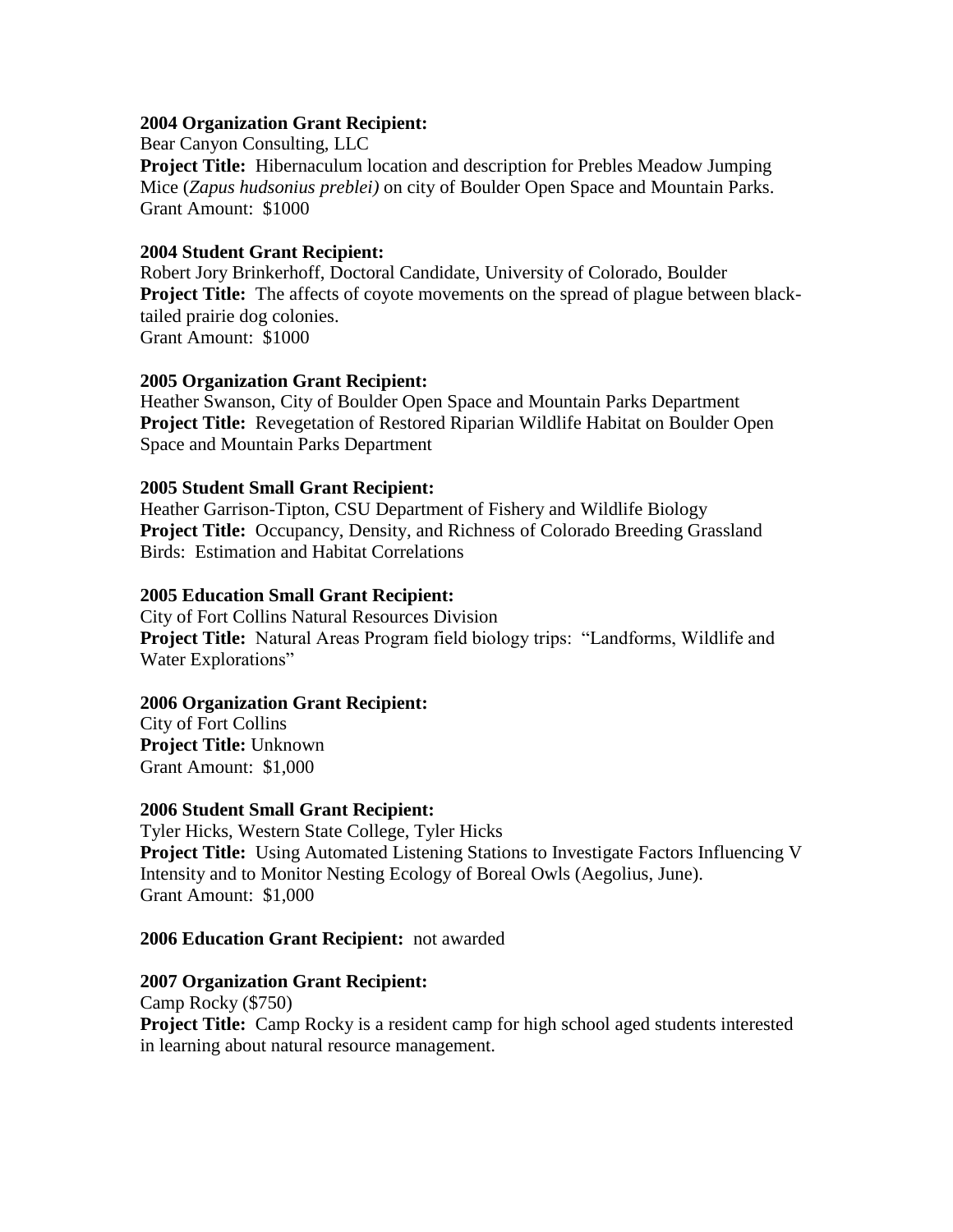### **2007 Student Small Grant Recipient:**

Melissa Reed-Eckert, University of Colorado Boulder (\$750) **Project Title:** Small mammal responses to natural disturbances and salvage logging in a subalpine forest of northwestern Colorado

# **2007 Education Small Grant Recipient:**

Tyler Leon Hicks, Dept. of Natural and Environmental Sciences, Western State College of Colorado, 81231 (\$500) **Project Title:** A Comparison of Male Fertility in Gunnison Grouse (*Centrocercus minimus*) and Sage Grouse (*Centrocercus urophasianus*)

# **2008 Student Small Grant Recipient:**

Preston Allen, Western State College **Project Title:** The Ecology of Red Foxes (*Vulpes vulpes*) in the Gunnison Basin **Grant amount:** \$1,000

# **2008 Organization Small Grant Recipient:**

Special Youth Challenge – Colorado (\$1,000) **Project Information:** Special Youth Challenge is a volunteer organization dedicated to empowering physically-challenged youth to enjoy hunting and wildlife conservation. **Grant amount:** \$1,000

### **2009 Student Small Grant Recipient:**

Carolyn Gunn, DVM **Project Title:** Determine Migration Routes and Behavior of the Black Swift *(Cypseloides niger)* **Grant amount:** \$500

#### **2009 Student Small Grant Recipient:**

Christy Wyckoff, CSU Microbiology, Immunology and Pathology **Project Title:** Develop a Laboratory Assay to Detect CWD Prions in Soil Samples **Grant amount:** \$500

#### **2010 Student Small Grant Recipient:**

Patty Knupp **Project Title:** Stock Tank Ladders **Grant amount:** \$1,000

#### **2011 Student Small Grant Recipient:**

Maggie Riordan **Project Title:** Examining what life stage male bias arises in Mountain Plovers (Charadrius montanus)" **Grant Amount:** \$1,000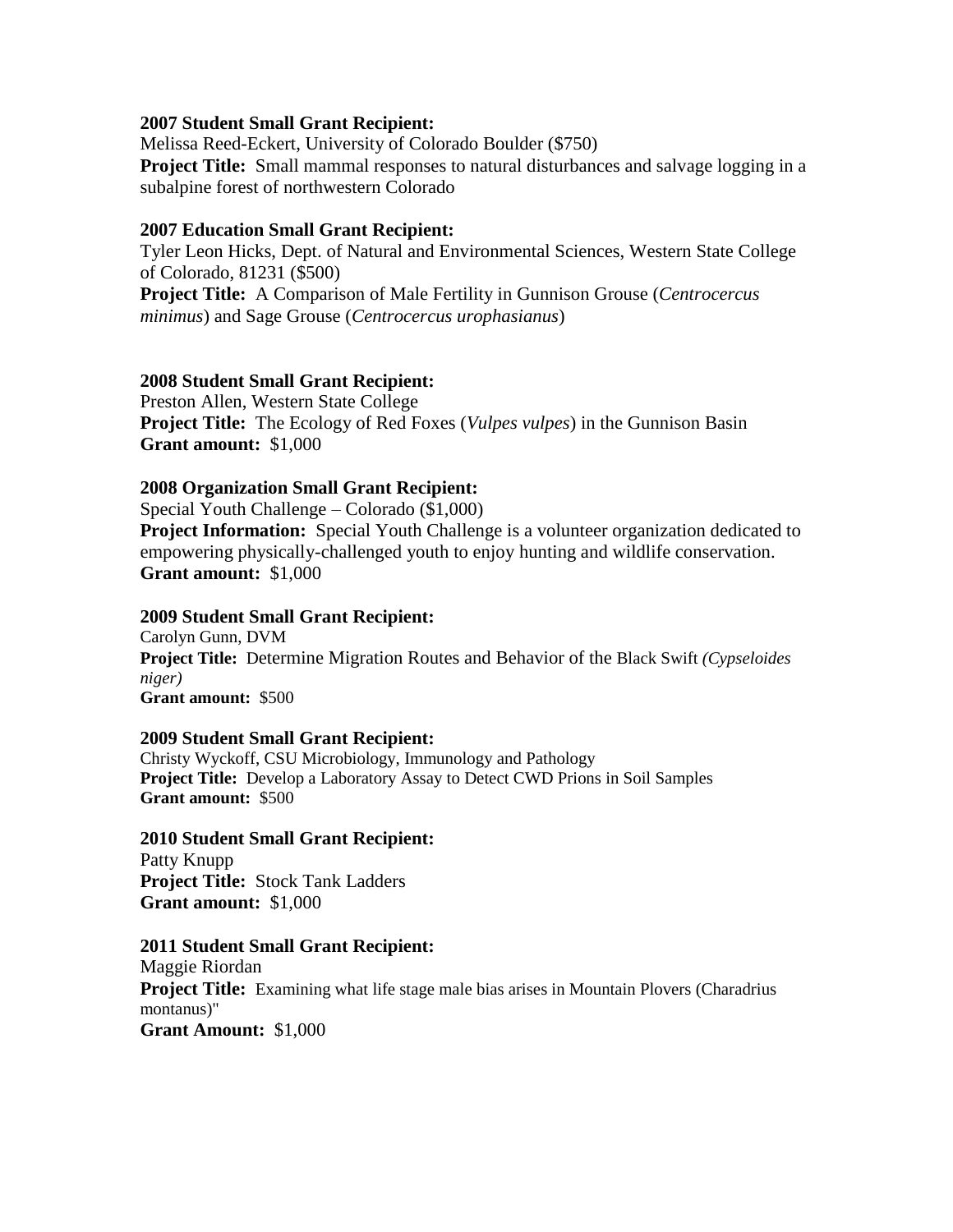### **2011 Education Small Grant Recipient:**

Dr. Kevin Crooks **Project Title:** "K-12 Outreach with Remote Camera Wildlife Surveys" **Grant Amount:** \$1,000

# **2012 Student Small Grant Recipients:**

Sara Bombaci **Project Title:** Songbird and small mammal community, population, and behavioral responses to habitat manipulation in a landscape dominated by energy development **Grant Amount:** \$1,000

Mark Peterson **Project Title:** Effects of Natural Gas Development on Neonatal Mule Deer Survival **Grant Amount:** \$1,000

# **2012 Education Small Grant Recipient:**

The Colorado Association of Conservation Districts **Project Title:** Camp Rocky Outdoor Conservation Youth Camp **Grant Amount:** \$1,000

# **2013 Student Small Grant Recipients:**

Travis Gallo **Project Title:** Mammalian Response to Habitat Manipulation in the Oil and Gas Fields of Northwest Colorado **Grant Amount:** \$1,000

Carolyn Gunn **Project Title:** Genetic Diversity of Northern Black Swift (*Cypseloides niger borealis*) in Colorado **Grant Amount:** \$1,000

# **2013 Education Small Grant Recipient:**

Ashley Gramza **Project Title:** Reducing the Impact of Outdoor Cats on Colorado Wildlife Through Education **Grant Amount:** \$1,000

# **2015 Student Research Small Grant Recipients:**

Shannon Bowing **Project Title:** Kleweno Shrub Restoration Project **Grant Amount:** \$1,000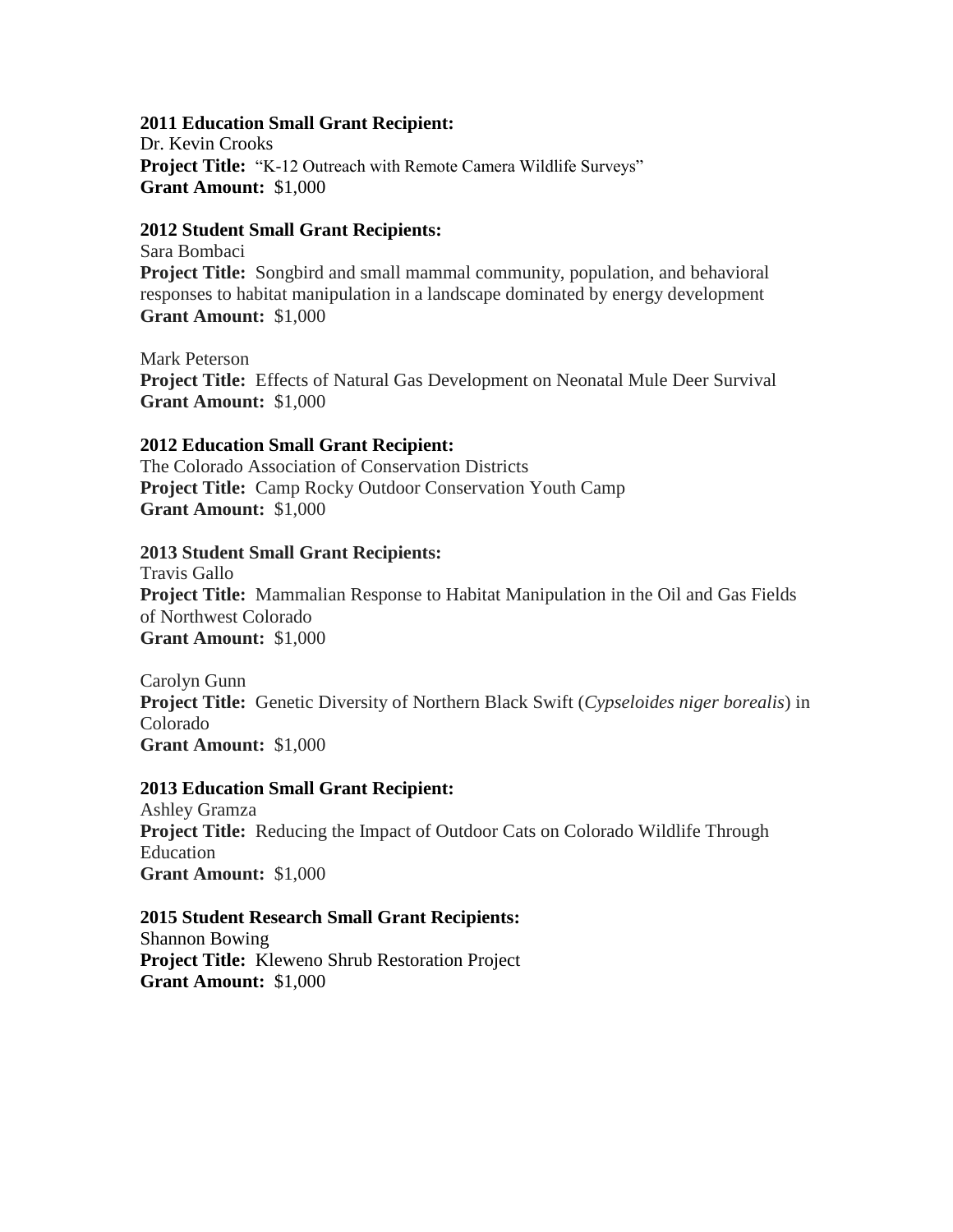Clayton BonDurant **Project Title:** Upper Gunnison Basin Riparian Restoration and Resilience Project Assessment: Combining High-Resolution Aerial Imagery and Field Measures to Test for Habitat Improvements **Grant: Amount:** \$1,000 **(grant given back by student)**

### **2015 Education Small Grant Recipient:**

Brian Magee **Project Title:** Monitoring Avian Productivity and Survivorship at the Oxbow Preserve, Durango, Colorado **Grant Amount:** \$1,000

**2016 Research Small Grant Recipients:**  Robert Schorr **Project Title: Grant Amount:** \$1,000

Kate Wilkins **Project Title: Grant Amount:** \$1,000

#### **2016 Education Small Grant Recipient:**

Nathan Seward and Marcella Fremgen (through Gunnison County) **Project Title:** Gunnison Sage-grouse Conservation Poster **Grant Amount:** \$1,000

#### **2017 Research Small Grant Recipients:**

Marcella Fremgen **Project Title:** Black Canyon Audubon Society Education at the Ridgway State Park Banding Station **Grant Amount:** \$1,000

Megan Jones **Project Title:** Identifying factors affecting Colorado residents' adoption of bird-friendly gardening behaviors **Grant Amount:** \$1,000

#### **2018 Research Small Grant Recipient:**

Marina Rodriguez, Dept. of Fish, Wildlife and Conservation Biology, CSU **Project Title:** Variation in blood parasitism in a high elevation bird community **Grant Amount:** \$1,000

**2018 Education Small Grant Recipient:** Robin Bingham, Erin Twaddell, and Pat Magee, WSCU Freddy Gross, Bureau of Land Management